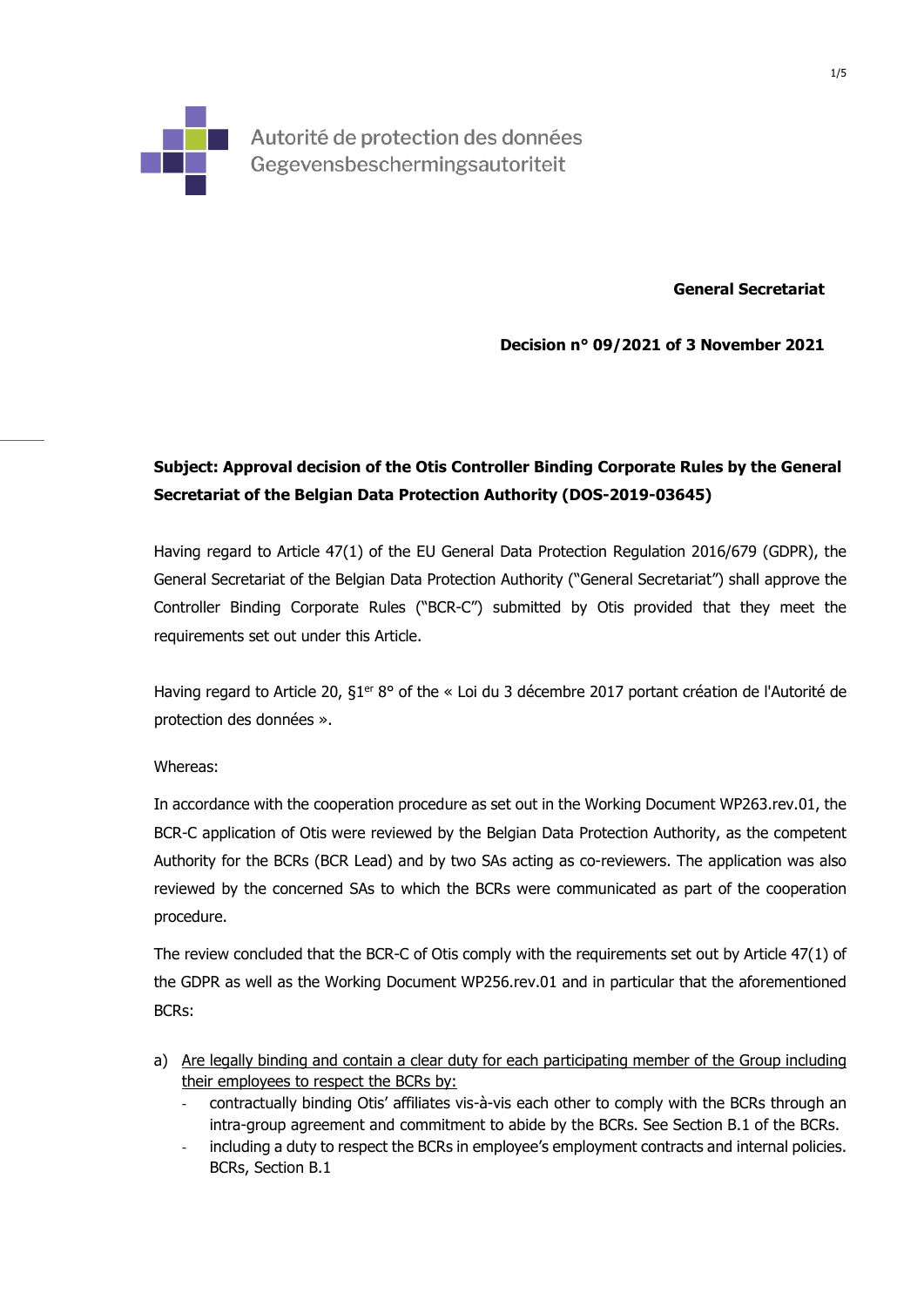- b) Expressly confer enforceable third party beneficiary rights to data subjects with regard to the processing of their personal data as part of the BCRs:
	- BCRs, Section B.2 ; B.4 ; D.1; D.5 ; D.6; D.7 ; D.9
- c) Fulfil the requirements laid down in Article 47(2)
	- a. the structure and contact details of the group of undertakings, or group of enterprises engaged in a joint economic activity and of each of its members:
		- BCRs, Exhibit C
	- b. the data transfers or set of transfers, including the categories of personal data, the type of processing and its purposes, the type of data subjects affected and the identification of the third country or countries in question:
		- BCRs, Introduction; Exhibit C and D
	- c. legally binding nature, both internally and externally:
		- BCRs, Section B.1
	- d. the application of the general data protection principles, in particular purpose limitation, data minimisation, limited storage periods, data quality, data protection by design and by default, legal basis for processing, processing of special categories of personal data, measures to ensure data security, and the requirements in respect of onward transfers to bodies not bound by the binding corporate rules:
		- BCRs, Section D.1
	- e. the rights of data subjects in regard to processing and the means to exercise those rights, including the right not to be subject to decisions based solely on automated processing, including profiling in accordance with Article 22, the right to lodge a complaint with the competent supervisory authority and before the competent courts of the Member States in accordance with Article 79, and to obtain redress and, where appropriate, compensation for a breach of the binding corporate rules:
		- BCRs, Section D.1; D.5; D.6
	- f. the acceptance by the controller or processor established on the territory of a Member State of liability for any breaches of the binding corporate rules by any member concerned not established in the Union; the controller or the processor shall be exempt from that liability, in whole or in part, only if it proves that that member is not responsible for the event giving rise to the damage:
		- BCRs, Section A and D.6
	- g. how the information on the binding corporate rules, in particular on the provisions referred to in points (d), (e) and (f) of this paragraph is provided to the data subjects in addition to Articles 13 and 14:
		- BCRs, Section D.6 and D.9
	- h. the tasks of any data protection officer designated in accordance with Article 37 or any other person or entity in charge of the monitoring compliance with the binding corporate rules within the group of undertakings, or group of enterprises engaged in a joint economic activity, as well as monitoring training and complaint-handling:
		- BCRs, Section D.2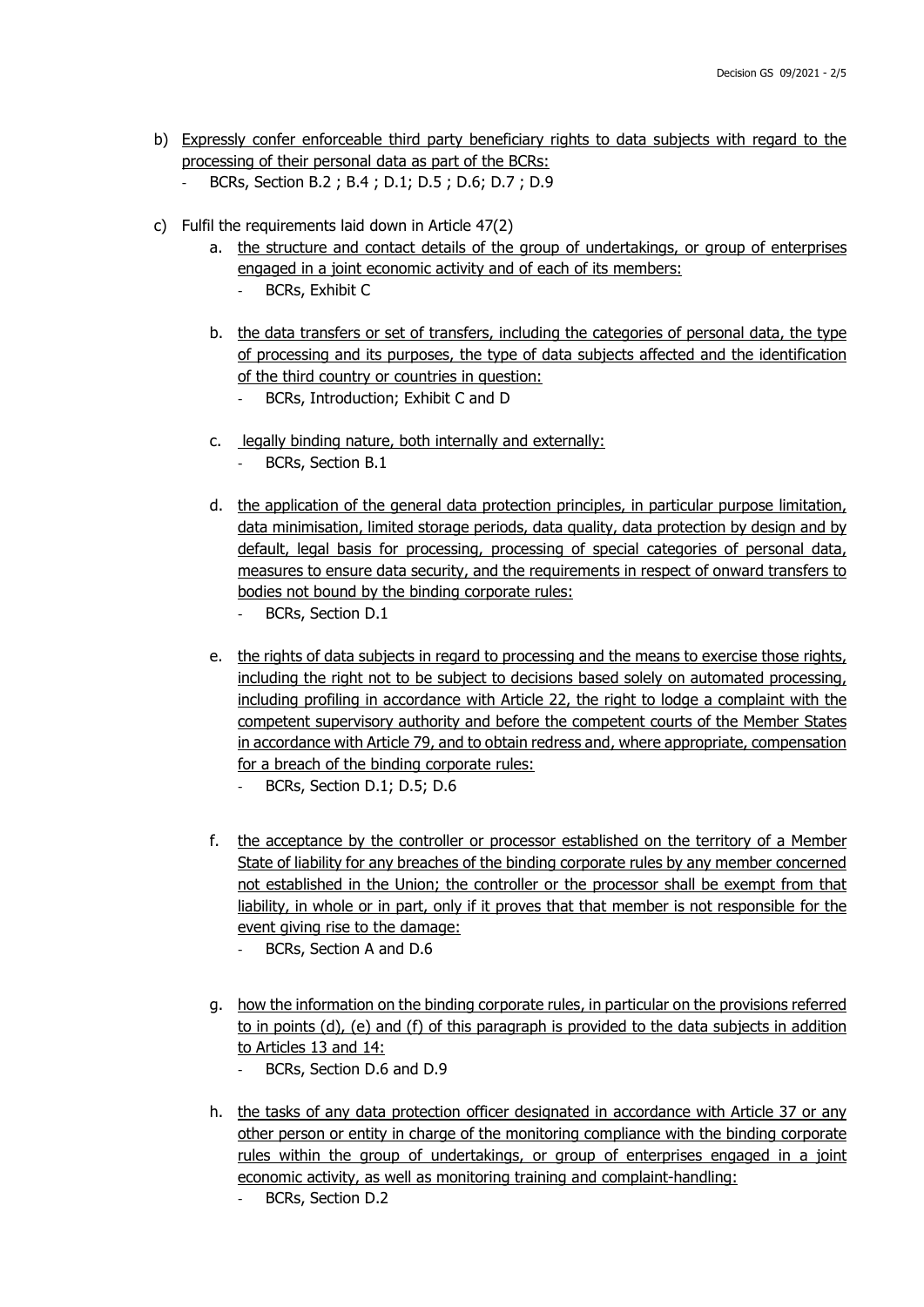- i. the complaint procedures:
	- BCRs, Section D.5
- j. the mechanisms within the group of undertakings, or group of enterprises engaged in a joint economic activity for ensuring the verification of compliance with the binding corporate rules. Such mechanisms shall include data protection audits and methods for ensuring corrective actions to protect the rights of the data subject. Results of such verification should be communicated to the person or entity referred to in point (h) and to the board of the controlling undertaking of a group of undertakings, or of the group of enterprises engaged in a joint economic activity, and should be available upon request to the competent supervisory authority:
	- BCRs, D.4
- k. the mechanisms for reporting and recording changes to the rules and reporting those changes to the supervisory authority:
	- BCRs, Section D.8
- l. the cooperation mechanism with the supervisory authority to ensure compliance by any member of the group of undertakings, or group of enterprises engaged in a joint economic activity, in particular by making available to the supervisory authority the results of verifications of the measures referred to in point (j):
	- BCRs, SectionD.6 and D.7
- m. the mechanisms for reporting to the competent supervisory authority any legal requirements to which a member of the group of undertakings, or group of enterprises engaged in a joint economic activity is subject in a third country which are likely to have a substantial adverse effect on the guarantees provided by the binding corporate rules: BCRs, B.2
- n. the appropriate data protection training to personnel having permanent or regular access to personal data:
	- BCRs, D.3

The EDPB provided its opinion 34/2021 in accordance with Article 64(1)(f). The Belgian Data Protection Authority took utmost account of this opinion and communicated to the Board that it will amend the draft decision accordingly.

## DECIDES AS FOLLOWING:

- 1. The BCR-C of Otis provide appropriate safeguards for the transfer of personal data in accordance with Article 46(1),(2f) and Article 47 (1), (2) GDPR and hereby approves the BCR-C of Otis.
- 2. However, before making use of the BCR it is the responsibility of the data exporter in a Member State, if needed with the help of the data importer, to assess whether the level of protection required by EU law is respected in the third country of destination, including onward transfer situations. This assessment has to be conducted in order to determine if the guarantees provided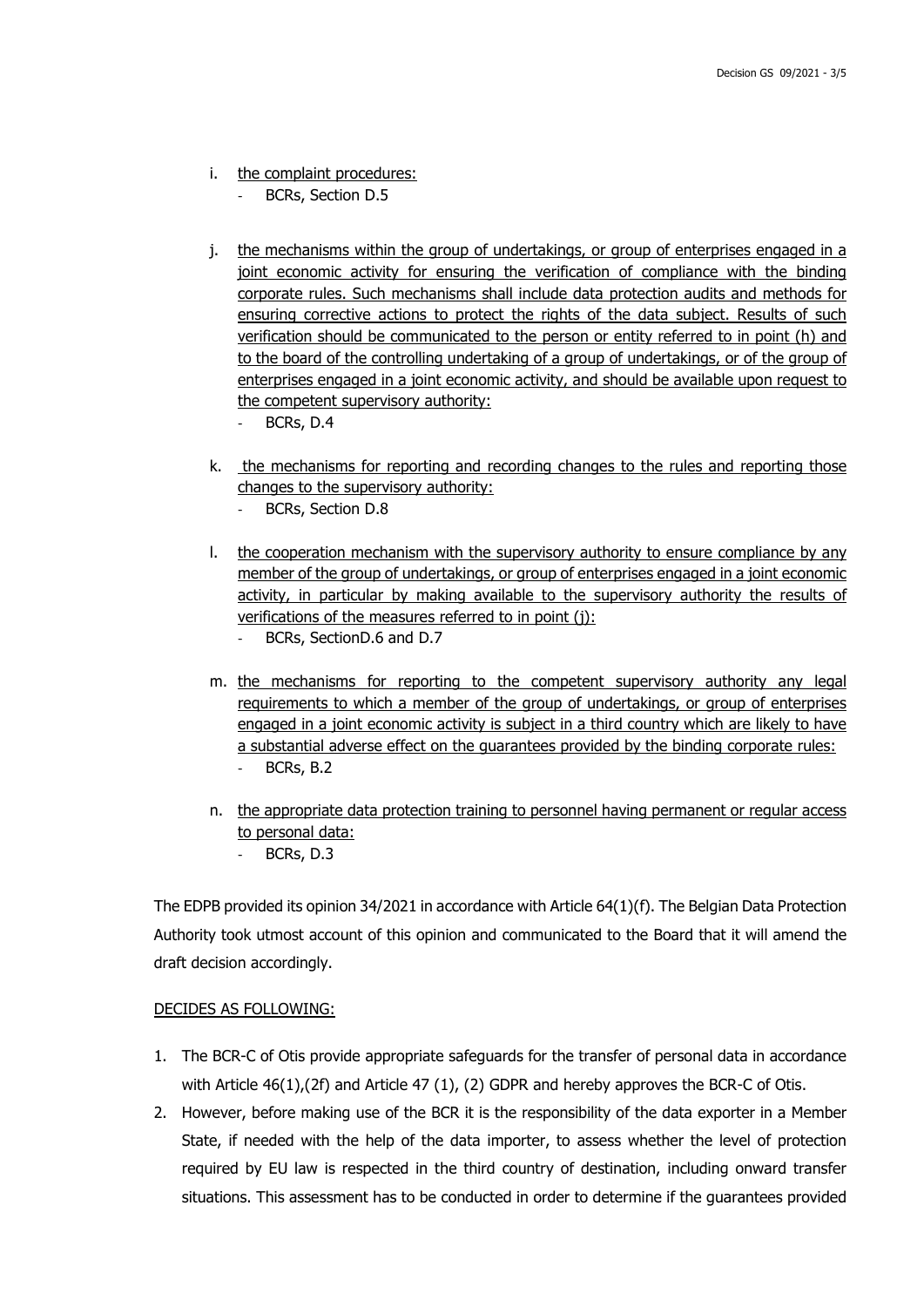by BCRs can be complied with in practice, in light of the circumstances of the possible impingement created by the third country legislation with the fundamental rights and the circumstances surrounding the transfer. If this is not the case, the data exporter in a Member State, if needed with the help of the data importer, should assess whether it can provide supplementary measures to ensure an essentially equivalent level of protection as provided in the EU.

- 3. Where the data exporter in a Member State is not able to take supplementary measures necessary to ensure an essentially equivalent level of protection as provided in the EU, personal data cannot be lawfully transferred to a third country under this BCR. Therefore the data exporter is required to suspend or end the transfer of personal data. In such case if a Group Company envisages to transfer personal data to a third country nevertheless, it must notify the competent supervisory authority beforehand to enable that SA to ascertain whether the proposed transfer should be suspended or prohibited in order to ensure an adequate level of protection.
- 4. The approved BCRs will not require any specific authorization from the concerned supervisory authorities.
- 5. In accordance with Article 57.2.j GDPR, each concerned Supervisory Authority maintains the power to order the suspension of data flows to a recipient in a third country or to an international organization whenever the appropriate safeguards envisaged by the BCR-C of Otis are not respected.